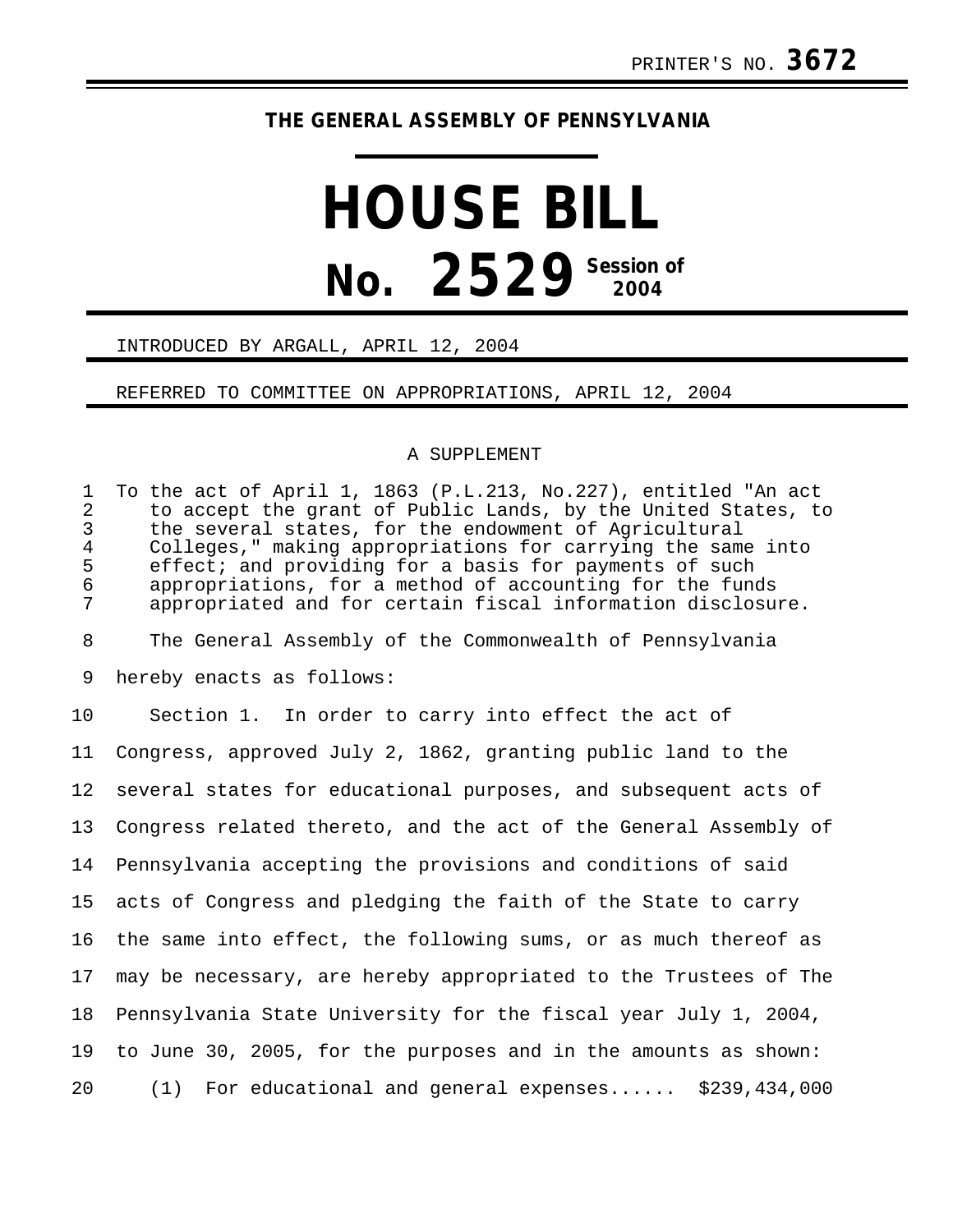1 (2) For medical education..................... 4,793,000 2 (3) For children's hospital................... 4,793,000 3 (4) For the Central Pennsylvania Psychiatric 4 Institute......................................... 1,864,000 5 (5) For the cost of agricultural research..... 22,922,000 6 (6) For the cost of agricultural extension 7 services.......................................... 27,580,000 8 (7) To enhance the recruitment and retention 9 of disadvantaged students......................... 332,000 10 (8) For the Pennsylvania College of 11 Technology........................................ 11,673,000 12 (9) For debt service related to the former 13 Williamsport Area Community College............... 1,379,000 14 Section 2. Payments to The Pennsylvania State University on 15 account of the appropriations for all items as provided in 16 section 1 shall be made on the basis of costs during the fiscal 17 year. 18 Section 3. If necessary, The Pennsylvania State University 19 may transfer funds among the appropriations listed in section 20  $1(1)$ , (4) and (5), provided that the aggregate amount 21 transferred into or out of each appropriation during the fiscal 22 year shall not exceed 5% of the amount specifically appropriated 23 for that purpose. 24 Section 4. (a) Payments to The Pennsylvania State 25 University of the appropriations provided in section 1 shall be 26 made monthly during the fiscal year. 27 (b) Such monthly payments shall be made in accordance with 28 the provisions of section 2 on the basis of estimated costs. The

29 estimate of costs shall be submitted by The Pennsylvania State 30 University to the Secretary of Education, the General Assembly 20040H2529B3672 - 2 -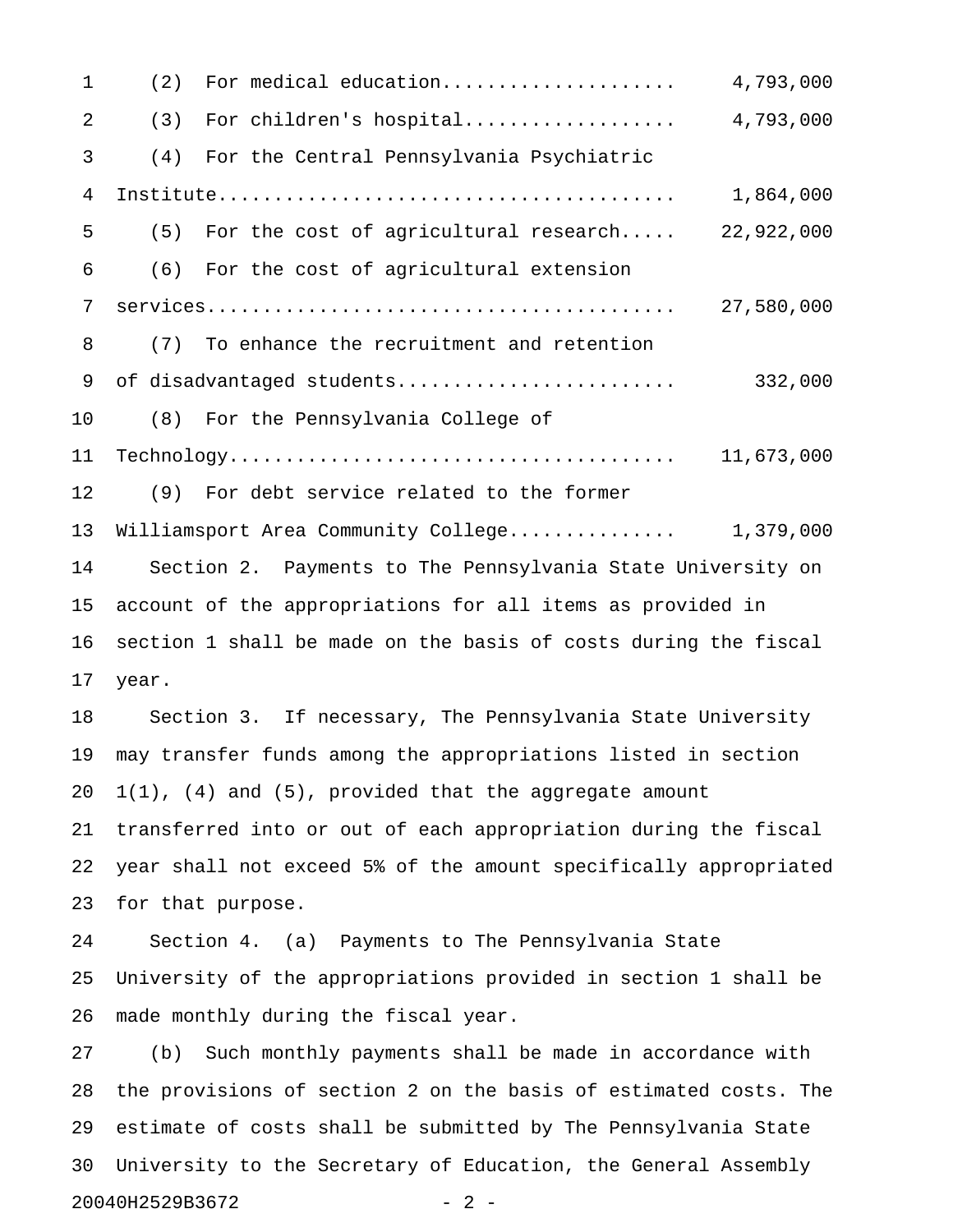1 and the State Treasurer not later than 30 days prior to the date 2 on which such payment is to be made.

3 Section 5. (a) The Pennsylvania State University shall 4 apply the moneys appropriated by this act only for such purposes 5 as are permitted in this act and shall at all times maintain 6 proper records showing the application of such moneys. Not later 7 than 120 days after the close of the fiscal year to which this 8 act relates, The Pennsylvania State University shall file, with 9 the Secretary of Education, the General Assembly and the Auditor 10 General of the Commonwealth, a statement setting forth the 11 amounts and purposes of all expenditures made from moneys 12 appropriated by this act and other university accounts during 13 said fiscal year, as provided in section 2, used as a basis for 14 receipt of any appropriation during said fiscal year.

15 (b) Such statement of expenditures and costs shall be 16 reviewed by the Auditor General of the Commonwealth, and he 17 shall have the right, in respect to the moneys appropriated by 18 this act, to audit and disallow expenditures made for purposes 19 not permitted by this act and to cause such sums to be recovered 20 and paid by The Pennsylvania State University to the State 21 Treasurer. In respect to expenditures made by the university 22 from moneys other than those appropriated by this act, the 23 Auditor General shall have the right to review only, and he 24 shall file annually with the General Assembly such information 25 concerning such expenditures as the General Assembly or any of 26 its committees may require.

27 Section 6. A report shall be submitted to the Governor and 28 the Appropriations and Education Committees of the Senate and 29 House of Representatives and shall include data for all programs 30 except the Doctor of Medicine program. The report, to be 20040H2529B3672 - 3 -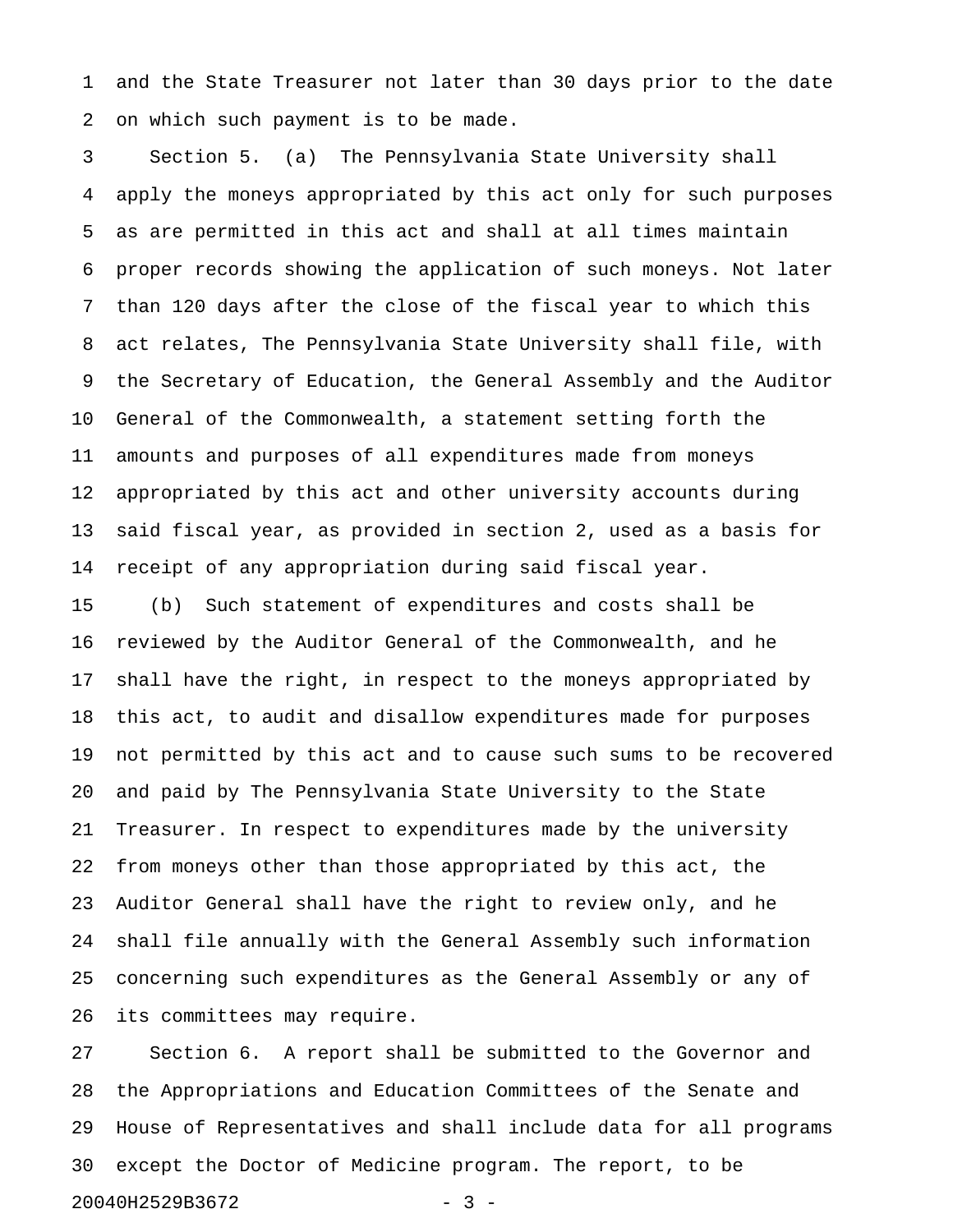1 submitted prior to September 1, 2005, shall cover the 12-month 2 period beginning with the summer term 2004 and shall include: 3 (1) The following counts and distributions for each term 4 during the period:

5 (i) The definitions and numbers of faculty members employed 6 full time, of faculty members employed part time, of full-time 7 students enrolled in graduate courses, of full-time students 8 enrolled in undergraduate courses, of part-time students 9 enrolled in graduate courses and of part-time students enrolled 10 in undergraduate courses.

11 (ii) The total numbers of undergraduate student credit 12 hours, divided into lower division and upper division course 13 levels, and of graduate student credit hours, divided into three 14 course levels--master's, first professional and doctoral.

15 (iii) The number of different courses scheduled by level of 16 instruction and the number of sections of individual instruction 17 scheduled by level of instruction, each further subdivided by 18 two-digit Classification of Instructional Program (CIP) 19 categories of instructional programs of higher education as 20 defined by the National Center for Education Statistics, United 21 States Department of Education.

22 (iv) The number of terms scheduled and the dates thereof. 23 (2) For the summer term and the following academic year in 24 total and for each two-digit CIP program category, a 25 classification of faculty members or other professional 26 employees by title, including: professor, associate professor, 27 assistant professor, instructor, lecturer, research associate, 28 librarian and academic administrator; faculty members or other 29 professional employees under each title to be subdivided by type 30 of assignment: teaching and nonteaching; and each such set of 20040H2529B3672 - 4 -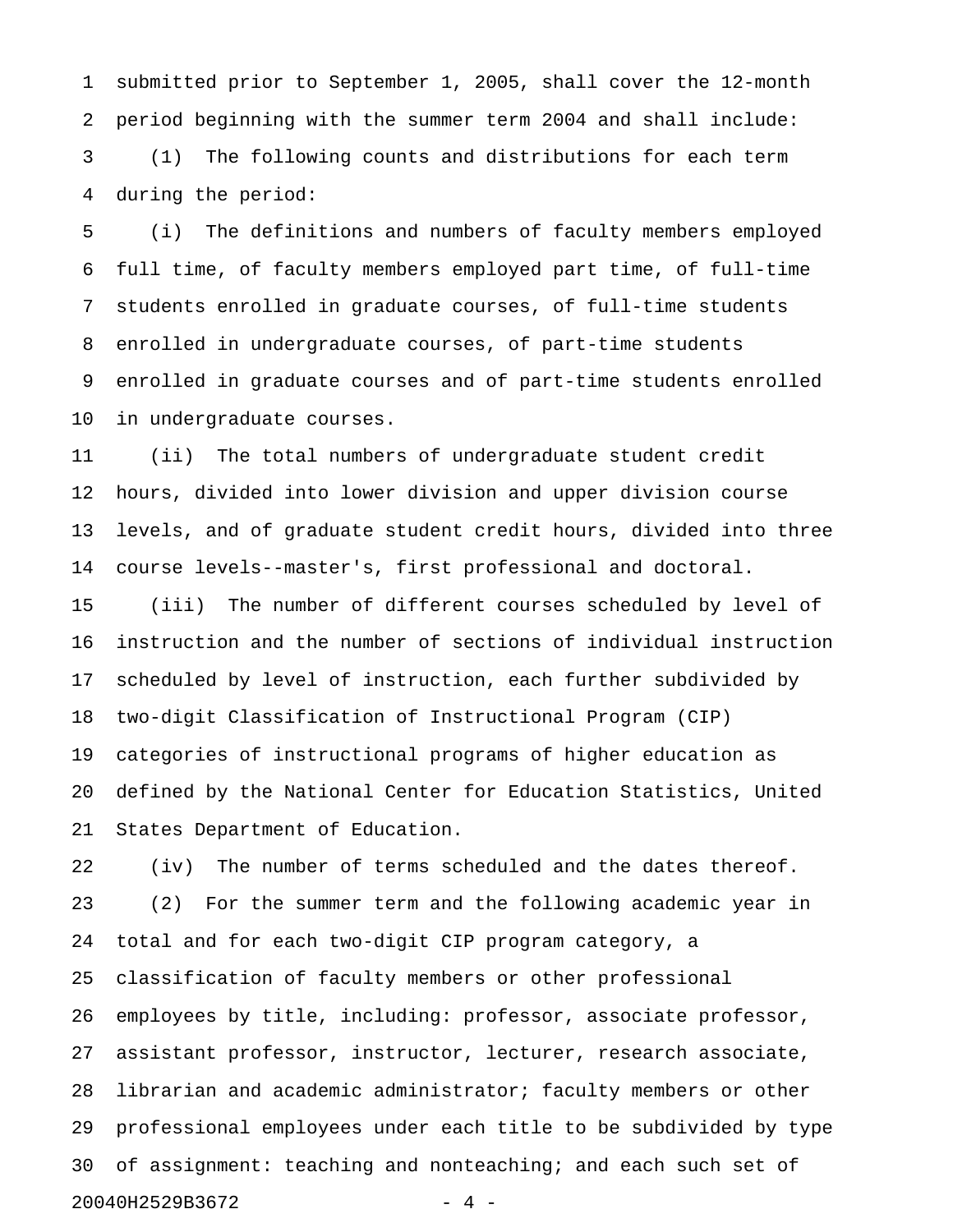1 faculty members or other professional employees to be further 2 subdivided by type of employment: full-time or part-time; and 3 the following aggregates for each such subdivided 4 classification:

5 (i) The number of faculty and other professional employees 6 and their full-time equivalence in instructional and 7 noninstructional functions.

8 (ii) The sum of credits assigned to undergraduate classroom 9 courses and the sum of credits assigned to graduate classroom 10 courses taught, divided into lower division, upper division, 11 master's, first professional and doctoral course levels. 12 (iii) The sum of credits assigned to undergraduate 13 individual instruction courses and the sum of credits assigned 14 to graduate individual instruction courses taught, divided into 15 lower division, upper division, master's, first professional and 16 doctoral course levels.

17 (iv) The sum of undergraduate classroom student credit hours 18 and the sum of graduate classroom student credit hours 19 generated, divided into lower division, upper division, 20 master's, first professional and doctoral course levels.

21 (v) The sum of undergraduate individual instruction student 22 credit hours and the sum of graduate individual instruction 23 student credit hours generated, divided into lower division, 24 upper division, master's, first professional and doctoral course 25 levels.

26 (vi) The total salary paid for instructional functions and 27 for noninstructional functions and the amount of this salary 28 paid for each of these functions from university funds, Federal 29 funds and other funds.

30 (3) For each term of the period covered for each faculty 20040H2529B3672 - 5 -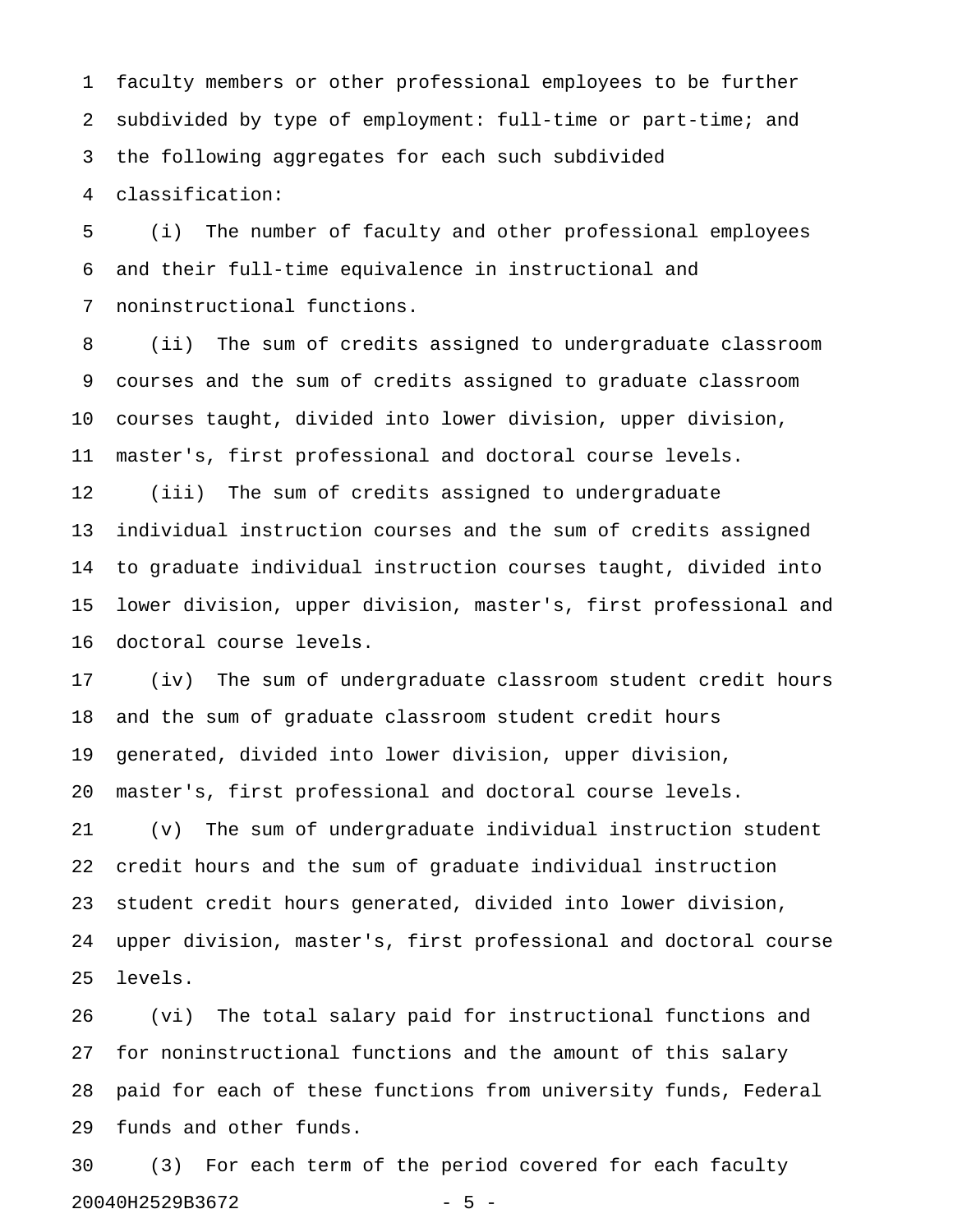1 member employed full time identified by two-digit CIP program 2 category and title, the report shall contain an analysis of the 3 average hours per week spent in university-related activities, 4 stating specifically hours spent in undergraduate classroom 5 contact and graduate classroom contact, hours spent in 6 preparation, hours spent in research and hours spent in public 7 service.

8 Section 7. In addition to the requirements in section 6 9 relative to this appropriation, the report covering the 12-month 10 period beginning with the summer term 2004 shall include for all 11 programs of the university:

12 (1) Minimum number of credits required for a baccalaureate 13 degree and for a master's degree.

14 (2) Number of bachelor's degrees, master's degrees, first 15 professional degrees and doctoral degrees awarded in 2000, 2001, 16 2002, 2003, 2004 and estimated 2005.

17 Section 8. (a) The following words and phrases when used in 18 this section shall have the meanings given to them in this 19 subsection unless the context clearly indicates otherwise:

20 "Academic and administrative support units." Any 21 organizational entity, as defined in the organizational manual 22 of the university, that reports directly to the president of the 23 university, chief academic officer or vice president, including 24 the office of the president, chief academic officer and vice 25 president.

26 "Expenditures." Disbursements or payments of State 27 appropriations, tuition and fees supporting operational, 28 educational or other general categories of expenses as defined 29 in: the generally accepted accounting principles as prescribed 30 by the National Association of College and University Business 20040H2529B3672 - 6 -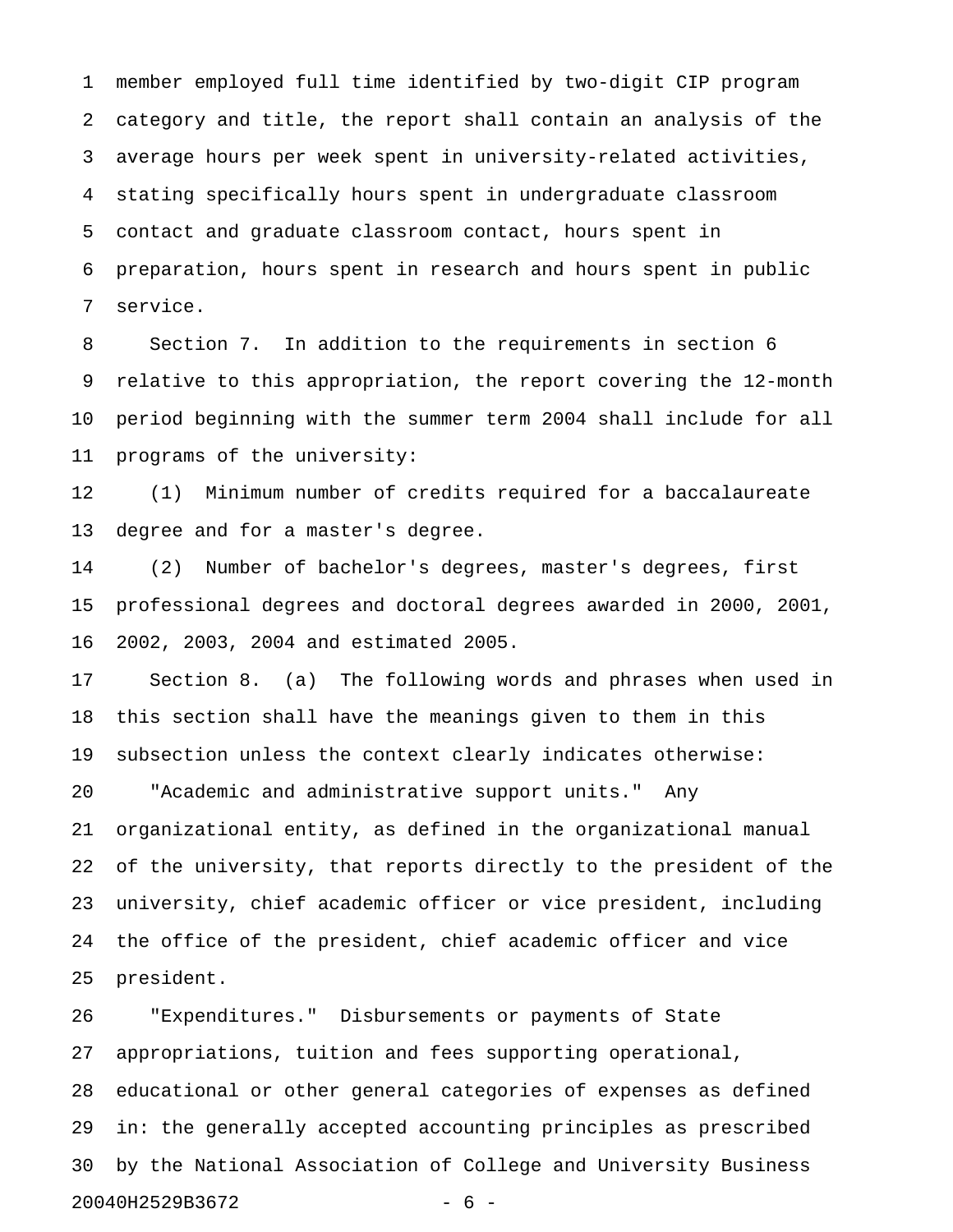1 Officers, the American Institute of Certified Public 2 Accountants, or by their successors, or by any other recognized 3 authoritative body; the "Commonwealth of Pennsylvania Budget 4 Instructions for the State System of Higher Education, State-5 Related Universities and Non-State-Related Colleges and 6 Universities"; and, the financial reporting policies and 7 standards promulgated by the Commonwealth of Pennsylvania and by 8 the Federal Government that apply to the Pennsylvania State 9 University.

10 "Revenue." All State appropriations and tuition and fees. 11 (b) The Pennsylvania State University shall disclose the 12 following:

13 (1) Revenue and expenditure budgets of the university's 14 academic and administrative support units for the current fiscal 15 year.

16 (2) The actual revenue and expenditures for the prior year 17 in the same format as the information reported under paragraph 18 (1).

19 (3) For any defined project or program which is the subject 20 of a specific line item appropriation from the General Fund, the 21 university shall disclose the following:

22 (i) Revenue and expenditure budgets of the defined program 23 or project for the current fiscal year.

24 (ii) The actual revenue and expenditures of the defined 25 program or project for the prior year in the same format as the 26 information reported under paragraph (1).

27 (4) The revenue and expenditures of any auxiliary enterprise 28 which is directly funded in whole or in part by tuition or a 29 State appropriation for the current fiscal year.

30 (c) The university shall provide the following additional 20040H2529B3672 - 7 -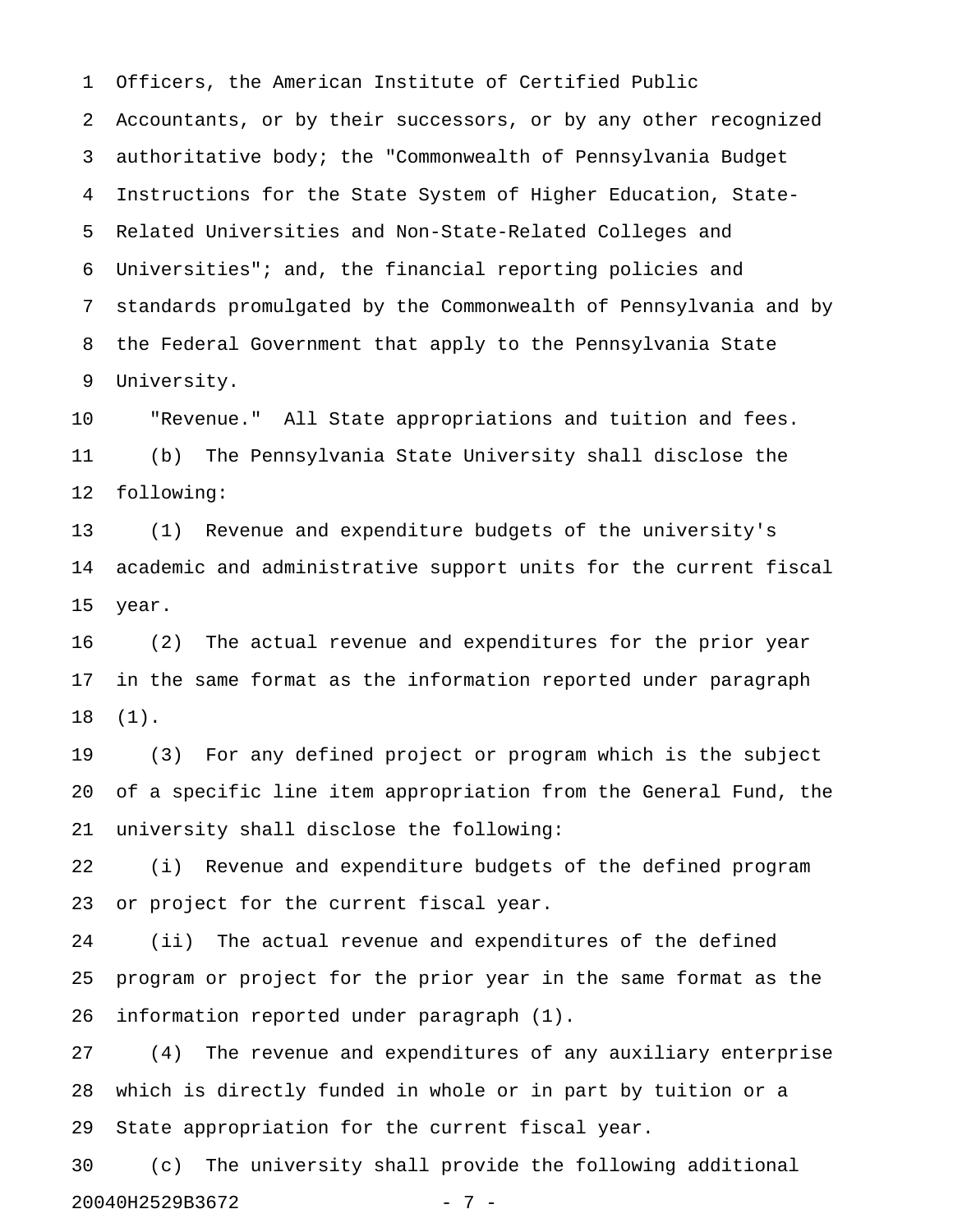1 information for the prior fiscal year for each academic or 2 administrative support unit, for each defined project or program 3 and for any auxiliary enterprise:

4 (1) The number of employees by academic rank and by 5 classification the number of administrators, staff, clerical and 6 technical service employees.

7 (2) Median and mean salary by academic rank and by 8 classification the median and mean salaries of administrators, 9 staff, clerical and technical service employees.

10 (3) Nonsalary compensation as a percentage of salary. 11 Nonsalary compensation shall include, but not be limited to, 12 medical benefits, life insurance benefits, pension benefits, 13 leave benefits, employer Social Security payments and workers' 14 compensation benefits.

15 (4) A statement of the university's retirement policies. 16 (5) A policy statement relating to a reduction of tuition 17 for employees' family members.

18 (6) A list of purchase of service contracts which exceed 19 \$1,000 by category of service, including, but not limited to, 20 legal, instructional, management, accounting, architecture, 21 public relations and maintenance. The list shall contain the 22 name and address of the contractor, a statement of the nature of 23 the duties of the contractor and the academic and administrative 24 support unit for which the duties are performed. If a purchase 25 of service contract exceeds 10% of the total aggregate 26 expenditure of the contract category per academic or 27 administrative support unit, then the contracted amount shall 28 also be listed.

29 (7) A list of purchase of goods contracts which exceed 30 \$1,000. The list shall contain the name and address of the 20040H2529B3672 - 8 -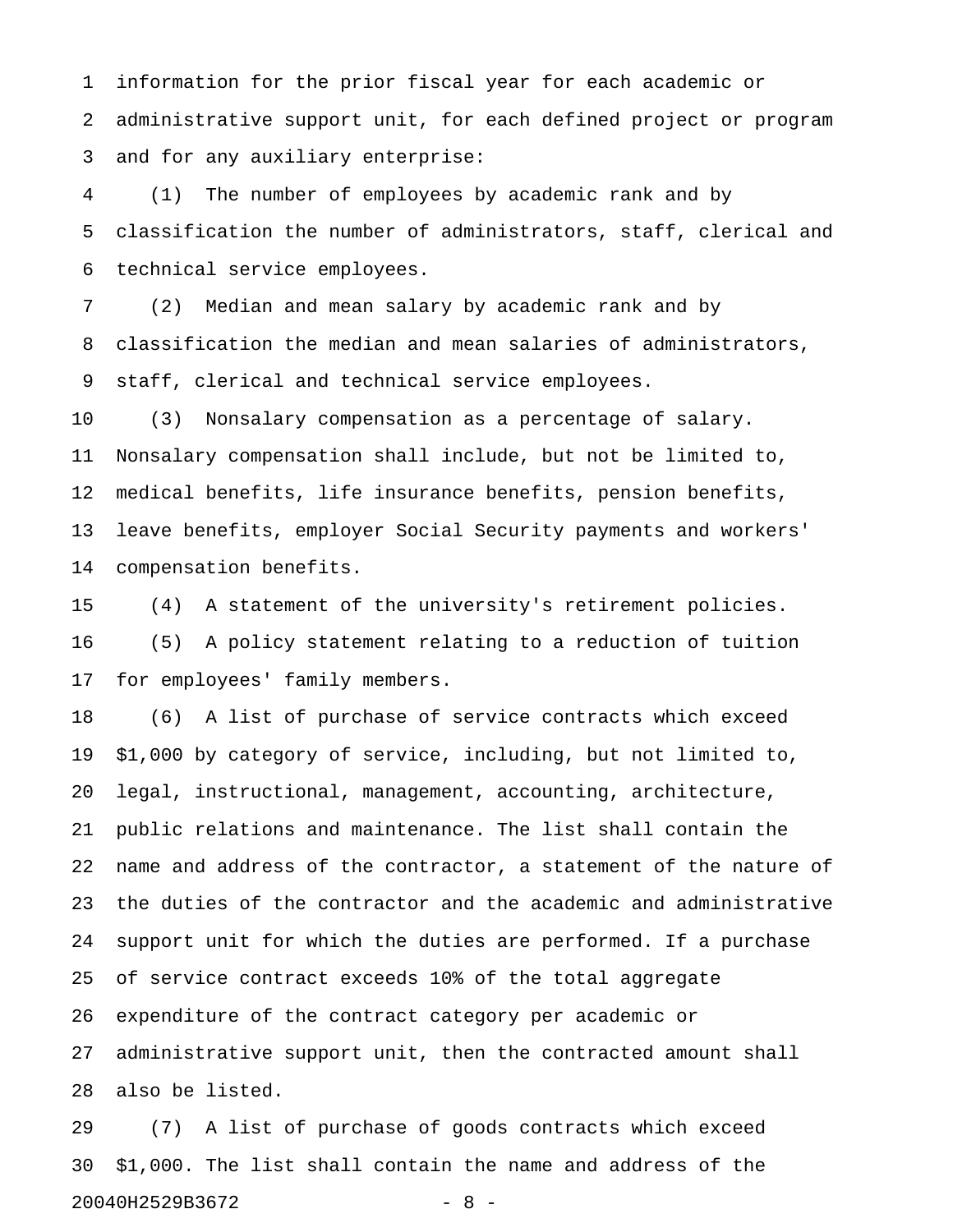1 contractor and a list of the goods purchased and the academic or 2 administrative support unit for which such goods were 3 contracted. If a purchase of goods contract exceeds 10% of the 4 total aggregate expenditure per academic or administrative 5 support unit, then the contracted amount shall also be listed. 6 (8) A list by academic or administrative support unit in the 7 aggregate, of the expenses of travel, subsistence and lodging, 8 whether provided or reimbursed.

9 (d) The university shall submit a report of the information 10 under subsections (b) and (c) to the Education Committee of the 11 Senate and the Appropriations Committee of the Senate and the 12 Education Committee of the House of Representatives and the 13 Appropriations Committee of the House of Representatives. In 14 addition, the university shall submit a copy of the report to 15 each of the following:

16 (1) Governor's Office.

17 (2) Secretary of Education.

18 (3) State Treasurer.

19 (4) Auditor General.

20 (5) Joint State Government Commission.

21 Each such institution shall maintain a copy of the report in the 22 institution's library and shall submit a copy to each of the 23 four State regional library resource centers.

24 (e) A university's report required to be submitted under 25 this section shall be submitted within 180 days of the close of 26 the university's current fiscal year.

27 (f) The Joint State Government Commission shall develop a 28 statistical comparison analysis recognizing differences in 29 missions from the reports made under this section. A majority of 30 the members of the commission may request additional

20040H2529B3672 - 9 -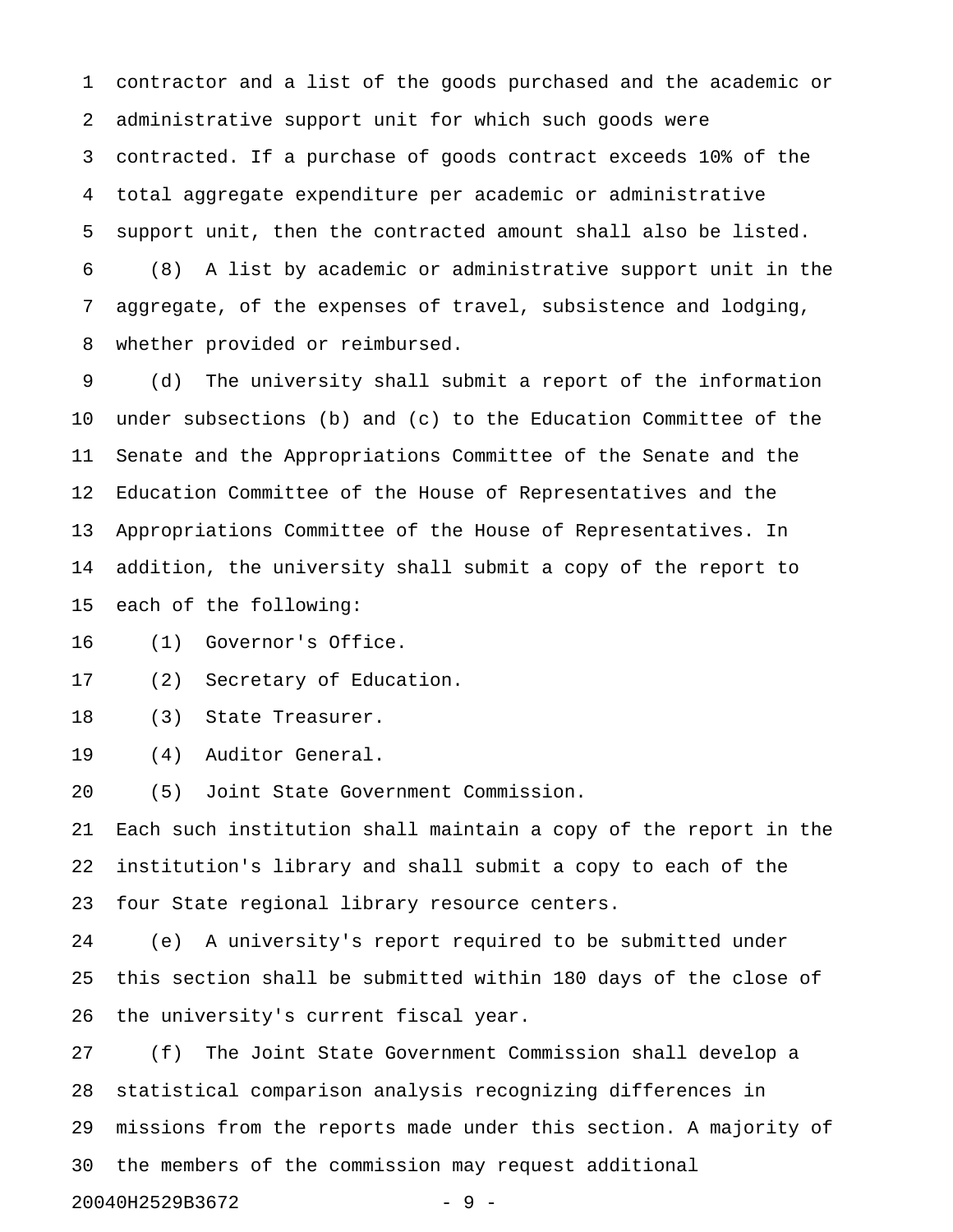1 documentation, except for salary or identity of individuals, 2 necessary to complete the comparative analysis. The comparison 3 shall be provided to the Education Committee of the Senate and 4 the Appropriations Committee of the Senate and the Education 5 Committee of the House of Representatives and the Appropriations 6 Committee of the House of Representatives and the four State 7 regional libraries.

8 (g) The university shall make a copy of the minutes of each 9 public meeting of the institution's board of trustees, as well 10 as a copy of the institution's integrated postsecondary 11 education data systems report, available for public inspection 12 in the institution's library.

13 Section 9. The Pennsylvania State University shall provide 14 full, complete and accurate information as may be required by 15 the Department of Education or the chairman or the minority 16 chairman of the Appropriations Committee of the Senate or the 17 chairman or the minority chairman of the Appropriations 18 Committee of the House of Representatives.

19 Section 10. The Pennsylvania State University shall present 20 and report its financial statements required under the 21 provisions of this act in accordance with: the generally 22 accepted accounting principles as prescribed by the National 23 Association of College and University Business Officers, the 24 American Institute of Certified Public Accountants, or their 25 successors, or by any other recognized authoritative body; the 26 "Commonwealth of Pennsylvania Budget Instructions for the State 27 System of Higher Education, State-Related Universities and Non-28 State-Related Colleges and Universities"; and, the financial 29 reporting policies and standards promulgated by the Commonwealth 30 of Pennsylvania and by the Federal Government that apply to the 20040H2529B3672 - 10 -